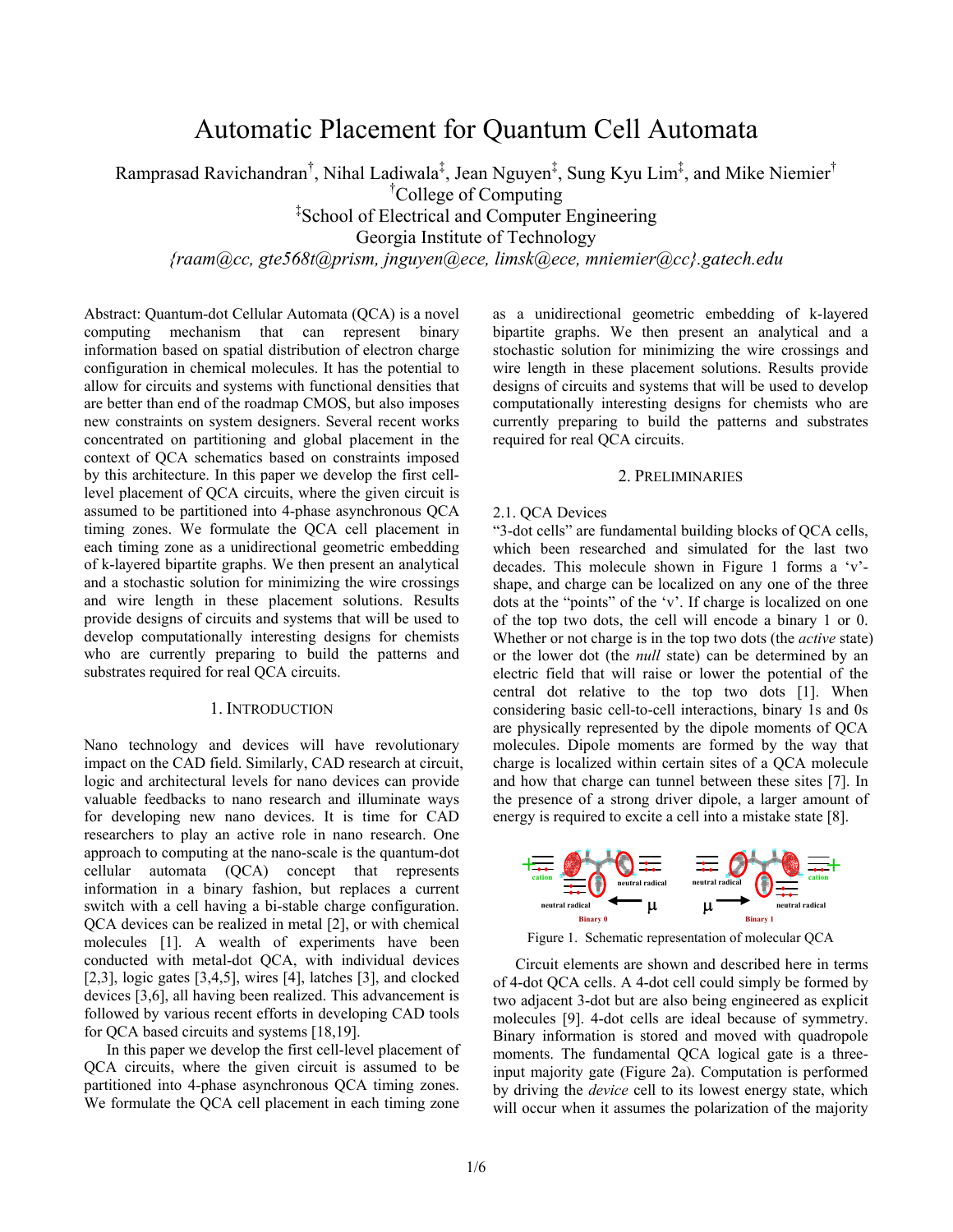of three inputs. Data can be moved in a QCA circuit with a row of QCA cells. A binary signal propagates from left-toright because of electrostatic interactions between adjacent cells. A QCA "wire" can also be comprised of cells rotated 45-degrees (Figure 2c). Here, a binary signal will alternate between a binary 1 and a binary 0. The majority voting function can be reduced to an AND or OR function by setting an input to a 0 or a 1. Inversion is also possible and QCA's logic set is thus functionally complete. Finally, QCA wires of different orientations possess the unique property that they are able to cross in the plane without destroying the value being transmitted on either wire (Figure 2c). This is most important as, at present, all layout is assumed to be two-dimensional.



Figure 2. (a) Majority gate, (b) 90º wire, (c) wire crossing.

A clocking mechanism that will allow for a QCA device to transition from a monostable, null state to a bistable, active state, and then back to a monostable, null state is also desired for molecular QCA cells. QCA's clock is typically viewed to be an electric field that controls barriers within a QCA cell, and in turn controls whether or not excess charge in a QCA cell can represent a binary 1 or 0. It was first characterized as having 4 phases. In the *switch* phase, QCA cells begin un-polarized with inter-dot potential barriers low. Then, barriers are raised, QCA cells become polarized according to the state of their driver, and computation occurs. Raised barriers suppress electron tunneling and cell states are fixed. In the *hold* phase, barriers remain high so outputs of a subarray can be used as inputs to another subarray. In the *release* phase, barriers are lowered and cells relax to an unpolarized state. In the *relax* phase, barriers stay lowered and cells remain unpolarized [10].

A physical array of QCA cells can be divided into *zones*  that offer the advantage of mutli-phase clocking and group pipelining. For each zone, a single potential would modulate the inter-dot barriers in all of the cells in a given zone. This would allow one zone of QCA cells to perform a calculation, have its state frozen by the raising of inter-dot barriers, and have the output of that zone act as the input to a successor zone. For molecular QCA, the four phases of a clock signal could take the form of time-varying, repetitious voltages applied to silicon wires embedded underneath a substrate to which QCA cells were attached. Every fourth wire would simultaneously receive the same voltage and neighboring wires see delayed forms of the same signal [11]. The charge and discharge of the clocking wires will move the area of activity across the molecular layer of QCA cells. Computation occurs at the "leading edge" of the

applied electric field. Computation would move across the circuit in a continuous "wave" [3,10].

## 2.2. Motivation for QCA CAD Research

One might argue that it would be premature to perform any systems-level study of an emergent device while the physical characteristics of a device continue to evolve. However, it is important to note that many emergent, nanoscale devices are targeted for computational *systems* – and to date, most system-level studies have been proposed by physical scientists, and usually end with a demonstration of a functionally complete logic set or a simple adder. Useful and efficient computation will involve much more than this, and, in general, it is important to provide scientists with a better idea of how their devices should function. This coupling can only lead to an accelerated development of functional and interesting systems at the nano-scale. More specifically, with QCA, chemists are currently preparing to test the self-assembly process and its building blocks described in Section 2. Experiments could begin within one year and initial work will study the selective attachment and patterning of molecules to DNA tiles [12]. A significant and desired end result of this work would be the process of patterning itself. (In fact, initial experiments will not even use QCA molecules, but rather molecules that can be analyzed with Forster Resonance Enhanced Transfer of fluorescence as applied to DNA or RNA structure determination problems [12]). Thus, *our* work can provide the chemists with computationally interesting patterns – the *real* and eventual desired end result.

# 3. QCA CELL PLACEMENT

#### 3.1. Problem Formulation

QCA placement is divided into three steps: *zone partitioning*, *zone placement*, and *cell placement*. The purpose of zone partitioning is to decompose an input circuit such that a single potential modulates the inner-dot barriers in all of the QCA cells that are grouped within a clocking zone. Unless QCA cells are grouped into zones to provide zone-level clock signals, each individual QCA cell will need to be clocked. The wiring required to clock each cell individually would easily overwhelm the simplicity won by the inherent local interconnectivity of a QCA architecture. However, because the delay of the biggest partition also determines the overall clock period, the size of each partition must also be determined carefully. In addition, four-phase clocking imposes a strict constraint on how to perform partitioning. The zone placement step takes as input a set of zones – with each zone assigned a clocking label obtained from zone partitioning. The output of zone placement is the best possible layout for arranging the zones on a two dimensional chip area. Finally, cell placement visits each zone to determine the location of each individual logic QCA cell—a cell used to build majority gates.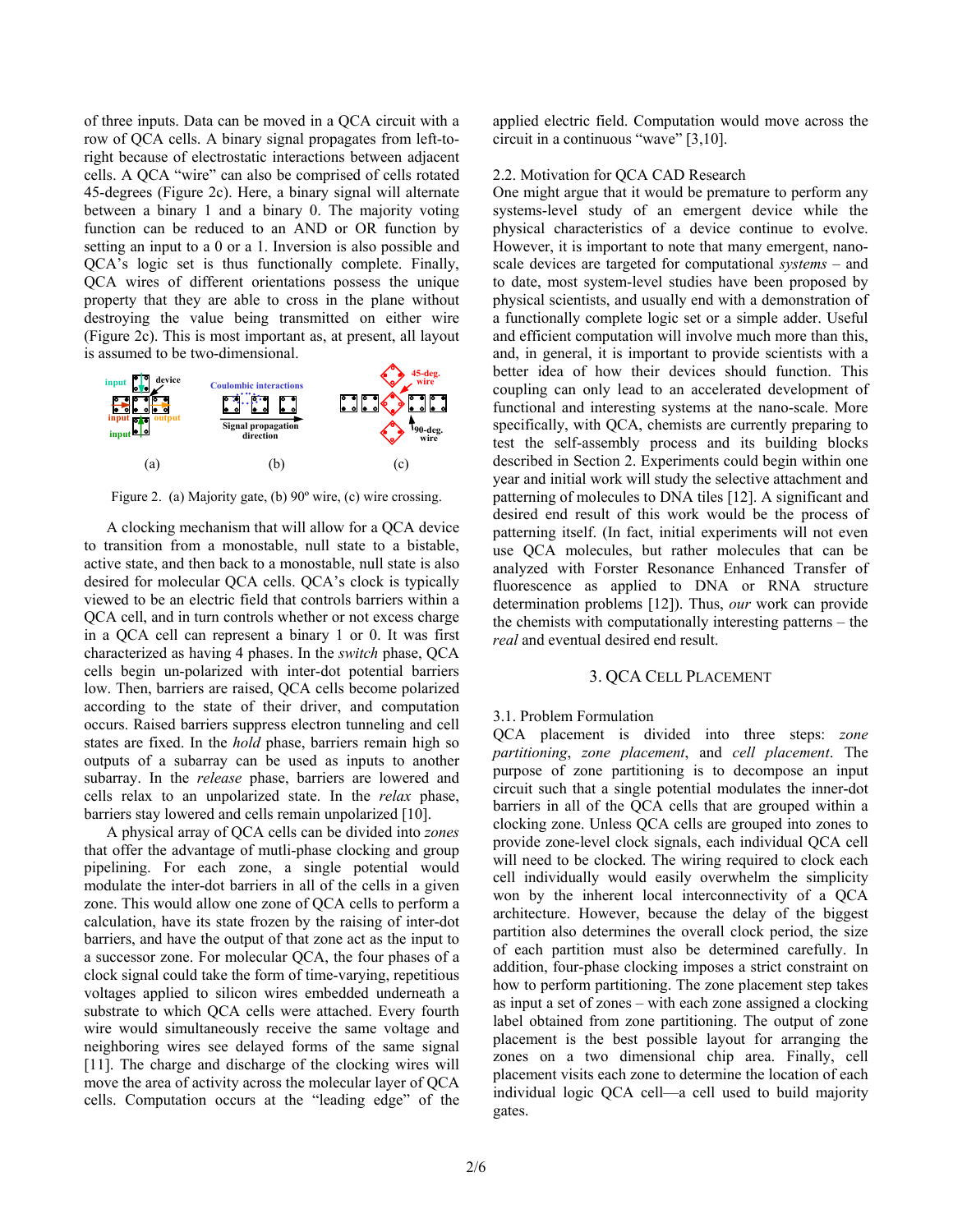The input to the cell placement is zone placement result, where all logic/wire blocks at the same clocking level are placed in the same row. Then the output of cell placement is an arrangement of QCA cells in each logic block such that the wire length, wire crossing, and congestion are minimized while satisfying the timing, area, signal direction, terminal constraints as well as QCA specific design rules. The reconvergent path problem does not exist in cell placement—it is perfectly fine to have unbalanced reconvergent path lengths among the logic gates in each logic block. The reason is that correct output values will eventually be available at the output terminals in each block if the clock period is longer than the maximum path delay in each block. We determine the clock period based on the maximum path delay among all logic/wire blocks, so the reconvergent path problem does not exist anymore.

However, the following set of constraints exists during QCA cell placement: (i) timing constraint: signal propagation delay from the beginning to the end of the zone should be kept under the clock period computed from zone partitioning (maximum zone delay), (ii) area constraint: the placement area/dimension for each logic block is fixed, (iii) terminal constraint: the IO terminals are located on the top and bottom boundaries of each logic block, (iv) signal direction constraint: the signal flow among the logic QCA cells needs to be unidirectional—from the input to the output boundary for each zone, and (v) design rules: we enforce various layout rules for QCA circuits including minimum/maximum cell/wire spacing and wire length, allowable cell off-centeredness and rotation, circuit densities, power dissipation, etc. The area and terminal constraints are inherited from zone partitioning and zone placement results. Each zone may have multiple inputs and multiple outputs, which requires that the topological ordering must match between the input and output of neighboring zones. The signal direction is caused by QCA's clocking scheme, where an electric field *E* created by underlying CMOS wire is propagating in uni-directionally within each block. Thus, cell placement needs to be done in such a way to propagate the logic outputs in the same direction as *E*.

# 3.2 Construction of K-layer Bipartite Graphs

In order to satisfy the relative ordering and to satisfy the signal direction constraint, the original graph  $G(V,E)$  is mapped into a k-layered bipartite graph  $G'(V', E')$  which is obtained by insertion of *feed-through* gates*,* where V' is the union of the original vertex set *V* and the set of feedthrough gates, and  $E'$  is the corresponding edge set. Figure 3 gives the pseudo-code for the recursive feed-through insertion algorithm. In this algorithm, we traverse through every vertex in the vertex set of the graph. For a given vertex, if any of the outgoing edges terminate at a vertex with topological order more than one level apart, a new feed-through vertex is added to the vertex set. The parent of the feed-through is set to the current vertex, and all children of the current vertex which have a topological order difference of more than one is set as the children of the feed-through. We do not need to specifically worry about the exact level difference between the feed-through and the child nodes, since this feed-through insertion is a recursive process. This algorithm runs in *O*(*ΚV*'), where *Κ* is the degree of the graph vertex υ' of the graph *G*'. Figure 4a shows the graph before feed-through insertion and Figure 4b shows the graph after feed-through insertion. A trivial result of this stage is that all short paths have a set of feedthroughs between the last logical gate in the path and last row.

```
--------------------------------------- 
INSERT-FT(G,V) 
IF (V is not EMPTY) 
   W = V.POP();K = W. OUTDEGREE;
   N = 0:
    INSERT = FALSE; 
   WHILE (N < K) If(W.CHILD(N).LEVEL>W.LEVEL+1) 
          INSERT = TRUE; BREAK; 
      N = N+1; IF(INSERT) 
      L = NEW GATE;L.SET_LEVEL(W.LEVEL + 1);
       L.SETPARENT(W); 
       W.SETCHILD(L); 
       G.ADDVERTEX(L); 
       V.ADD(L); 
       WHILE(N<K AND K>0) 
          If(W.CHILD(N).LEVEL>W.LEVEL+1) 
            W.CHILD(N).REMOVEPARENT(W);
             W.CHILD(N).ADDPARENT(L); 
             L.ADDCHILD(W.CHILD(N)); 
             W.REMOVECHILD(W.CHILD(N)); 
            N = N-1;K = K-1;N = N+1;INSERT-FT(G,V); 
 ---------------------------------------
```




Figure 4. Before and after feed-through insertion. Shaded nodes indicate feed-throughs.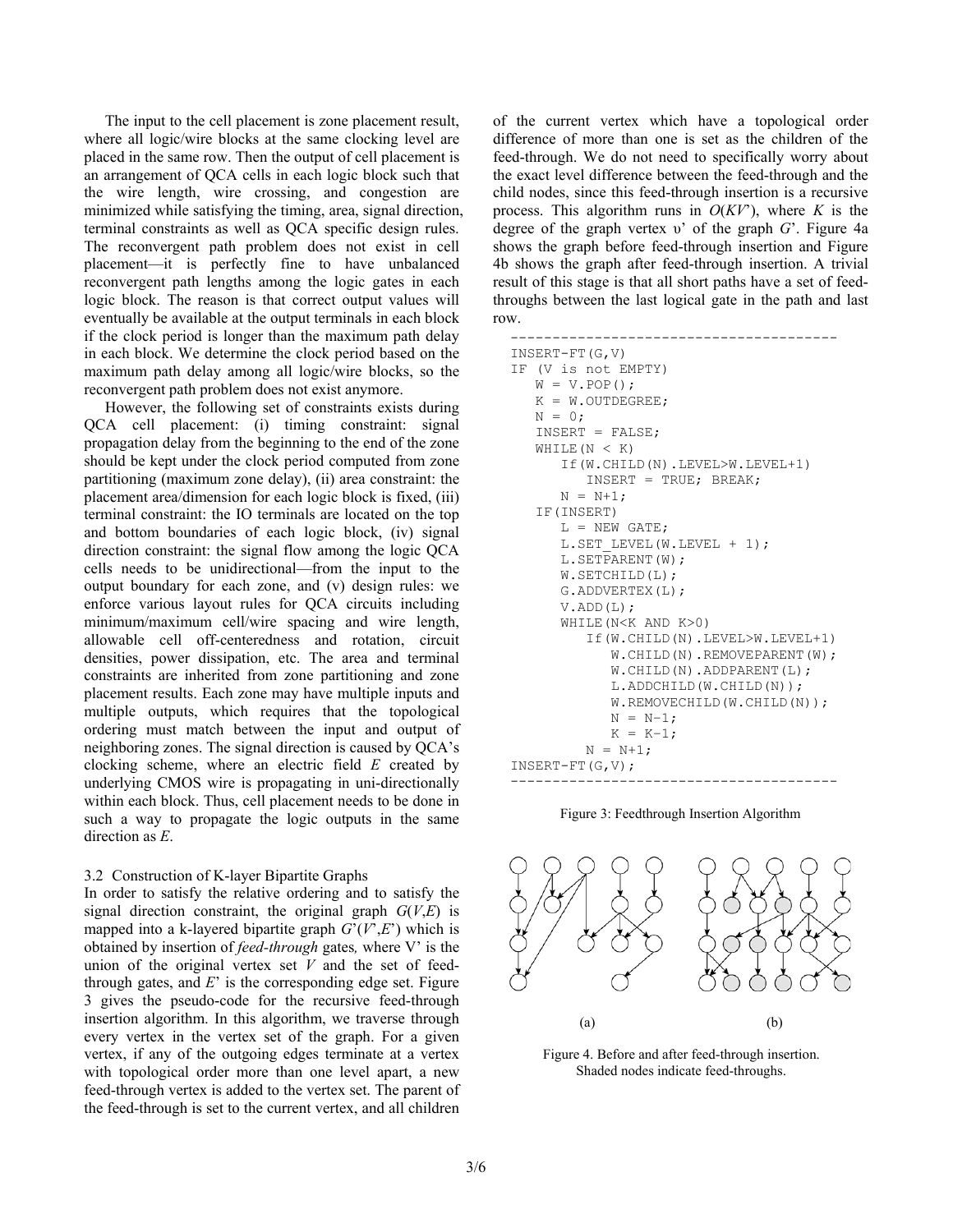### 3.3 Row-folding Algorithm

After the feed-through insertion stage, some rows in G' may have much more number of gates than the average number of gates per row. The row with the largest number of gates defines the width of the entire zone, and hence the width of the global column that the zone belongs to. This increases the circuit area by a huge factor. Hence, rows with a large number of cells are *folded* into two or more rows. This is done by inserting feed-through gates in place of the logic gates and moving the gates to the next row. Rowfolding decreases the width of the row since feed-throughs have a lower width than the gate it replaces. A gate,  $\gamma$  is moved into the next existing row if it belongs to the row that needs to be folded and all paths that  $\gamma$  belongs to contain at least one feed-through with a higher topological order than γ. The reason for the feed-through condition is that γ, along with all gates between γ and the feed-through can be pushed to a higher row, and the feed-through can be deleted without violating the topological ordering constraint. Figure 5 shows the pseudo-code for testing if a gate can be moved into an existing row. The algorithm returns true if a node can be moved, and false if a new row has to be inserted. If this feed-through criterion is not met, and the row containing  $\gamma$  has to be folded, then a new row is inserted and  $\gamma$  is moved into that row.

| CHECK FT(G,W)                          |
|----------------------------------------|
| IF (W IS A FEEDTHROUGH)                |
| RETURN TRUE;                           |
| $IF(W. LEVEL = G.MAX LEVEL)$           |
| RETURN FALSE;                          |
| $RETVAL = TRUE$                        |
| $K = W .$ OUTDEGREE:                   |
| $I = 0$ :                              |
| WHILE (RETVAL $\&$ I $\lt K$ )         |
| RETVAL = CHECK FT $(G, W, CHILD(I))$ ; |
| $I = I+1$ ;                            |
| RETURN RETVAL;                         |
|                                        |

Figure 5. Row folding algorithm

The number of gates that need to be moved from a row that needs folding to a new row is given by the following trivial calculation. Let η be the number of gates that need to be moved to the next row. Let  $\mu$  be the original number of gates in the row, and let M be the maximum number of gates allowed in a row. Further, let  $\alpha$  be the ratio of the width of a feed-through to the width of the gate. Since width of a gate is always greater than the width of a feedthrough,  $\alpha$  < 1. For every gate that is moved to a new row, a feed-through has to be inserted in its original place. Hence, after moving η to the next row, the width of the original row will now be µ–η+αη = *M*, so η = (µ–*M*)/(1–α). This calculation is repeated for the next row if  $\eta$  is itself greater than the constraint M. The principal reason for increasing the height of a zone rather than increasing the width of the

zone is that the width of global column that the zone belongs to is much smaller than height of the column since the aspect ratio of the entire circuit layout is close to unity.

#### 3.4. Wire length and Wire Crossing Minimization

At the end of the row-folding algorithm, we have a legal QCA circuit. The next stage in the cell placement algorithm is to optimize this layout to minimize the number of wire crossings and net wire length. We investigated and compared an analytical solution with a stochastic solution. We used the *barycenter heuristic* [13] for the analytical solution and *simulated annealing* for the stochastic algorithm. The analytical method only considers wire crossings since there is a strong correlation between wire length and number of wire crossings [17].



Figure 6. Illustration of wire crossing computation. (a) given graph, (b) initial adjacency matrix, (c) row-wise sum, (d) column-wise sum.

To compute the net wire length in a circuit we traverse through every vertex and accumulate the difference between the column numbers of the vertex and all of its children. This runs in O(*N*), where *N* is the number of vertices. But, during the first calculation, we store the sum of all outgoing wire lengths in every vertex. This enables us to incrementally update if the position of only one node changes. A node cannot change its row number since at this stage the topological level is fixed. If a node changes its position within a level, then it is enough to calculate the difference in position with respect to its neighbors alone. Hence, subsequent wire length calculation is reduced to  $O(K)$  where *K* is the node's vertex degree.

Wire crossing computation can be done with either the adjacency list or matrix, depending on the sparseness of the graph. We used the adjacency matrix to compute the number of wire crossings in a graph. In a graph, there is a wire crossing between two layers  $v$  and  $u$  if  $v_i$  talks to  $u_j$  and  $v_x$  talks to  $u_y$ , where *i*, *j*, *x*, and *y* denote the relative positional ordering in the nodes, and either,  $i \leq x \leq j \leq y$  or  $i \le x \le y \le j$  or  $x \le i \le y \le j$  or  $x \le i \le j \le y$  without loss of generality. In terms of an adjacency matrix, this can be regarded as if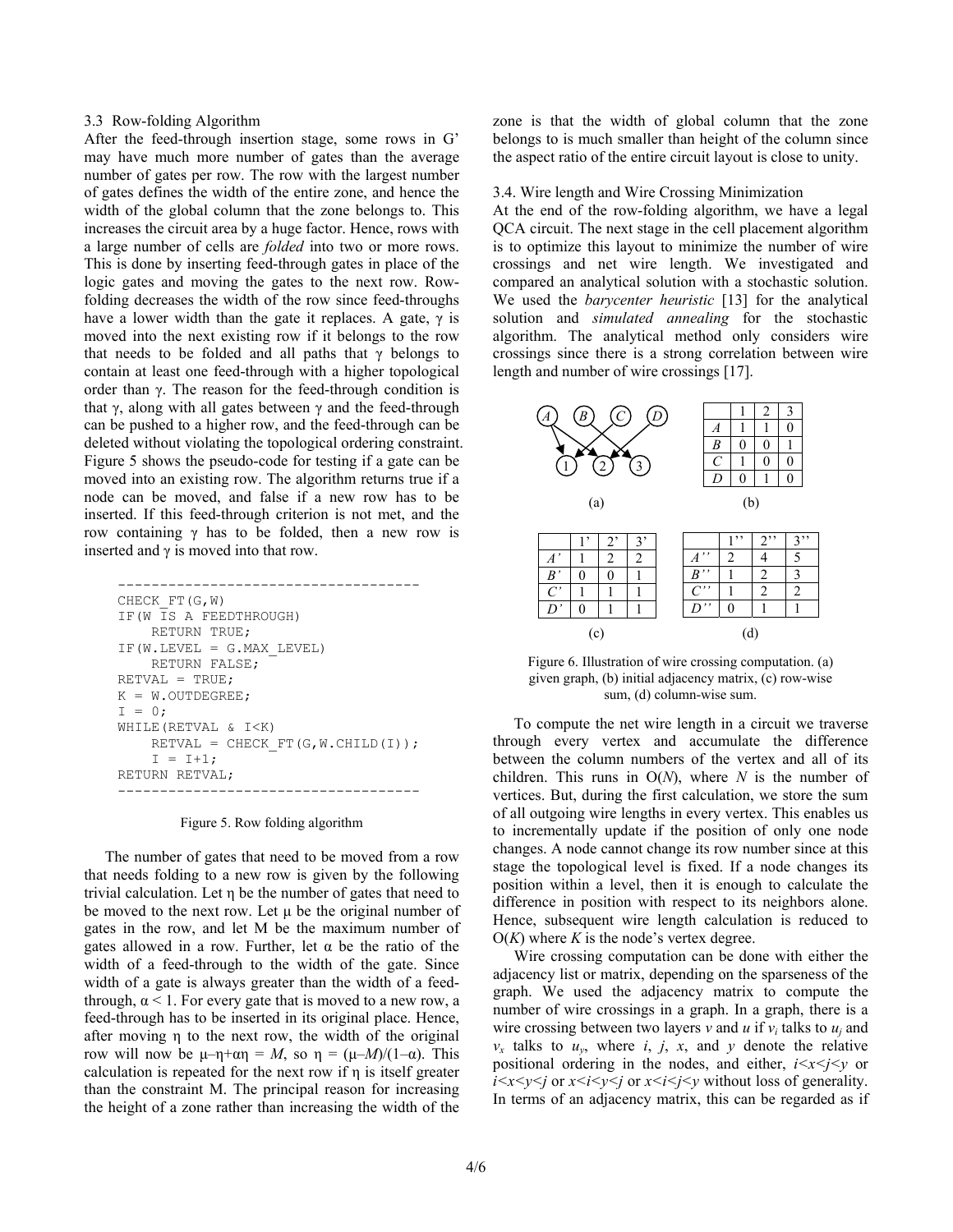either the point  $(i,j)$  is in the lower left sub-matrix of  $(x,y)$  or vice versa, there is a crosstalk. Hence, our solution is to count the number of such occurrences. If this counting is done unintelligently, it can be in the order of  $O(n^4)$ . Our algorithm to compute the number of wire crossings runs in  $O(n^2)$ .

Figure 6 shown and example of wire crossing computation. The graph in Figure 6a can be represented by the adjacency matrix shown in Figure 6b. The number of crossings in the diagram is 3. This can be obtained from the matrix by adding the product of every matrix element and the sum of its left lower matrix elements. i.e. the number of crossings =  $\Sigma(A_{ii} \times \Sigma \Sigma A_{xy})$ , where *i*+1  $\leq x \leq n$  and 1  $\leq y \leq j-1$ . This formula gives a good intuition of the process but is computationally very expensive. We illustrate our method of calculating the same result. First we take the row-wise sum of all entries. Then we compute the column-wise sum. Finally, we multiply all the entries in the matrix with its lower-left neighbor's value and the sum of these products gives us the number of crossings. Then, we traverse through the original matrix and multiply every element with the element corresponding to its lower-left neighbor in the above matrix  $O(n^2)$ . i.e.  $A1 \times (-) + A2 \times (B''1'') + B3 \times (C''2'')$  $+ C1 \times (-) + D2 \times (-) = 3$ . In the simulated annealing process, when we swap two nodes in *G*", it is identical to swapping the corresponding rows in the above matrices. Hence, it is enough if we just update the values of the rows in between the two rows that are being swapped. The pseudo-code for this incremental algorithm is given in Figure 7.

```
-----------------------------------------
CALCXROWS(R1, R2, MATRIX) 
IF(R2<R1) 
   RETURN CALCXROWS(R2, R1, MATRIX);
LET SUM = POS = NEG = DIFF = j = 0;
WHILE(J < NumRows)
    TEMP = DIFF; 
   I = R2-1;WHILE(I > R1)SUM = SUM + MATRIX[I][i]*(POS-NEG);DIFF = DIFF + MARTRIX[i][j];I = I + 1;SUM = SUM - MATRIX[RI][i]*(TEMP+NEG);SUM = SUM + MATRIX[R2][j]*(TEMP+POS);
   POS = POS + MATRIX[i][j];NEG = NEG + MATRIX[R2][j];RETURN SUM; 
-----------------------------------------
```
Figure 7. Incremental wire-crossing computation.

# 3.5. Optimization Engine

A widely used method for minimizing wire crossings in a graph (introduced by Sugiyama et al. [13] and Carpano [14]) is to map the graph into a *k*-layer bipartite graph. The vertices within a layer are then permuted to minimize wire crossings. This method maps well to this problem as we need to only consider the latter part of the problem (since

the clocking constraint yields us the *k*-layer bipartite graph). Still, even in a two-layer graph, minimizing wire-crossings is NP-hard [13]. Some of the common heuristics used to solve the one-sided crossing minimization are the barycenter heuristic [13], the split heuristic [14], the greedy-switch heuristic [15], median heuristic [16], stochastic heuristic [15], and the assign heuristic [14]. Amongst many heuristics proposed, the barycenter heuristic has been found to be the best heuristic in the general case for this class of problems. Therefore, an analytical wire crossing minimization method based on the barycenter algorithm was implemented.

 In simulated annealing, a move is done by randomly choosing a level in the graph and then swapping two randomly chosen gates [*g1, g2*] in that level in order to minimize the total wire length and wire crossing. In our implementation, the initial calculation of the wire length takes  $O(n)$  and updating wire crossing takes  $O(n^2)$  where *n* is the number of nodes in a layer of the bipartite graph. In our approach, we initially compute the wire length and wire crossing and incrementally update these values after each move so that the update can be done much faster as illustrated above. This speedup allows us to explore a greater number of candidate solutions, and as a result, obtain better quality solutions. We set the initial temperature such that roughly 50% of the bad moves were accepted. The final temperature was chosen such that less than 5% of the moves were accepted. We used three different cost functions. The first cost function only optimized based on the net wire length. The second cost function evaluated the number of wire crossings, while the last cost function looked at a weighted combination of both. The weights used were the ratio between the wirelength and the number of wire crossings obtained in the analytical solution.

#### 4. EXPERIMENTAL RESULTS

Our algorithms were implemented in C++/STL, compiled with gcc v2.96 run on Pentium III 746 MHz machine. The benchmark set consists of six circuits from ISCAS89 and two circuits from ITC99 suites. We performed cell placement for these circuits based on QCA's structure and building blocks. There was an average of around  $100\pm10$ gates per partition in each of the circuits. Table 1 shows our cell placement results where we report net wire length and number of wire crossings for the circuits using our analytical solution and all three flavors of our simulated annealing algorithm. We further tried simulated annealing from analytical start, and the results were identical to analytical solution. We observe in general that analytical solution is better than all three flavors of the Simulated Annealing methods, except in terms of wire length in the case of the weighted Simulated Annealing process. But, the tradeoff in wire crossings makes the analytical solution